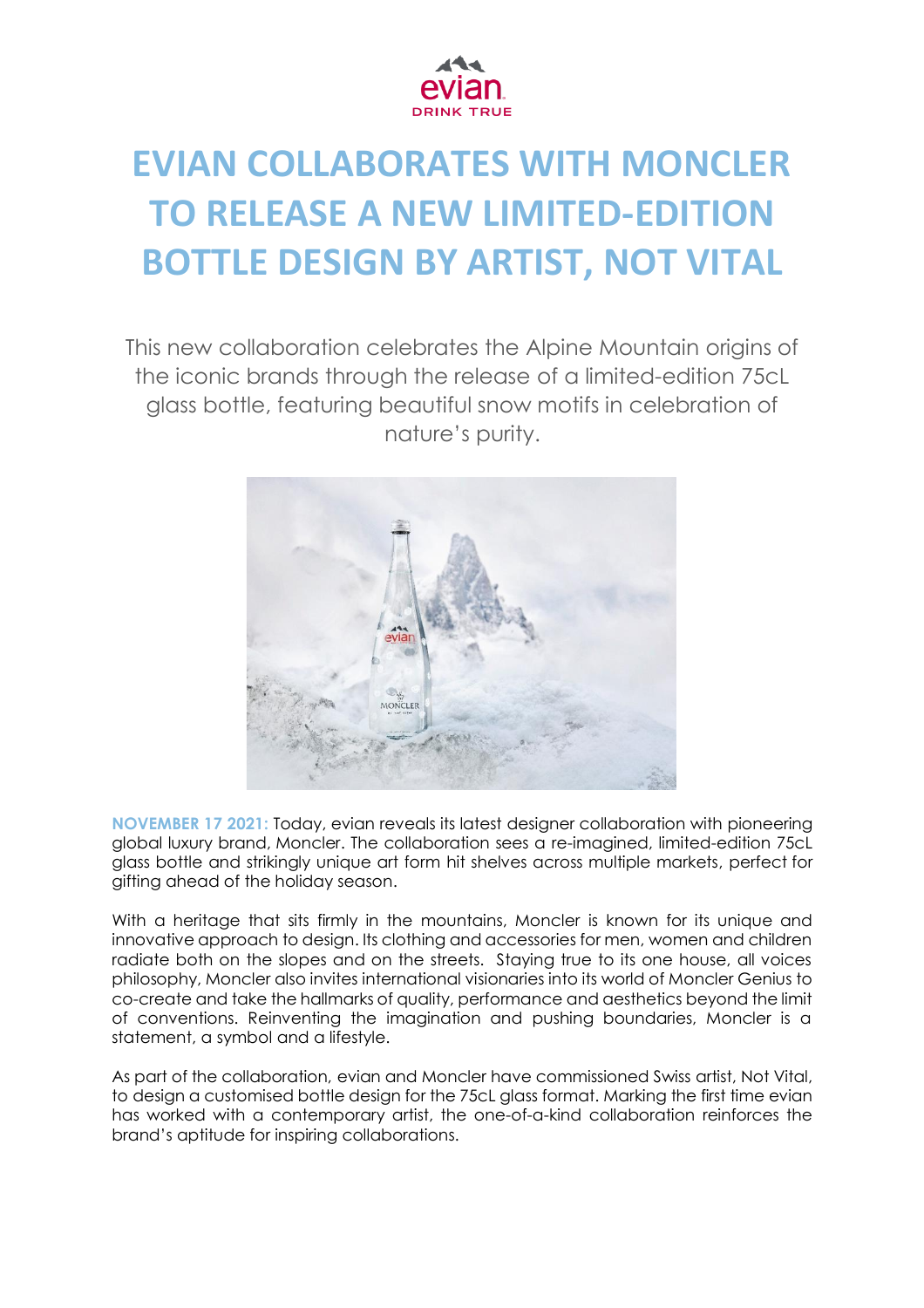Energised by nature and origins in the snow, internationally acclaimed multidisciplinary artist, Not Vital, has built himself a reputation by exploring the intimate relationship between sculpture, architecture, nature and materials. His often site-specific work can be seen in its many forms across the globe. The unique concept of Not Vital's bottle design nods to his childhood memories spent in the Alps and a return to the origins of where the two iconic brands were born, reflecting the source and natural purity\* of evian natural mineral water.

The design takes inspiration from snowflakes and the emotions that memories of the snow bring. Elements of mountain slopes and Alpine meadows also influence the creative; both hallmarks at the core of evian and Moncler's heritage. The Alps signify a natural connection between evian and Moncler. The pure\* taste of evian natural mineral water comes from a pristine and protected Alpine Mountain source in the French Alps, after being first discovered in Évian-les-Bains 230 years ago. Moncler has similar Alpine Mountain origins; the name being an abbreviation of Monestier-de-Clermont, a mountain village near Grenoble.

**Shweta Harit, VP of Marketing at evian, says:** "The origins of evian's uniquely sourced and pure\* natural mineral water is a fundamental part of our story. Moncler and Not Vital share our meaningful connection to the Alps and this collaboration has allowed us to join forces to celebrate our heritage by creating a beautiful, limited-edition bottle - ideal for gifting during the festive period and beyond. The iconography of snow depicted on the bottle lends itself perfectly to holiday table settings. It also makes a wonderful gift for those with an appreciation for design, further positioning evian as a key player in this industry."

**Discussing the design, Swiss artist, Not Vital, says:** "When Moncler and evian asked me to imagine a design for their collaboration, it took me back to our shared heritage in the snow-capped mountains and my childhood memories of being in the snow - its smell and cosiness. My Alpine Mountain origins have been a common theme throughout my work, and I've always been inspired by snow and ice. As an artist, I like to explore the relationship between form and materials and have long been making sculptures with white plaster and creating snowballs out of glass and ceramics. Through our collaboration, I have bottled the feeling of being in the snow - inspired by the snowflake".

The announcement follows the launch of the global evian 'Drink True'\* campaign which celebrates authenticity; echoing the collaboration between two brands born in nature, while reflecting the purity\* of the uniquely sourced evian natural mineral water. As a brand constantly working to be more sustainable, evian is acting to not only protect its water source, but to continually invest in bringing innovation for the generations to come.

Available exclusively at Selfridges London and at Selfridges.com

**Ends**

\*evian is pure, as all natural mineral waters \*\*excluding cap and label

## **NOTE TO EDITORS**

## **About evian®**

evian® natural mineral water comes from the heart of the French Alps, a unique geological site in the world. For more than 15 years, it travels through the rocks, where it picks up minerals. The brand has been working for over 25 years to preserve natural surroundings of the source, in an effort to preserve evian® natural mineral water's exceptional quality for generations to come. Natural and uniquely balanced, evian® natural mineral water is a healthy choice throughout the day.

evian®, a Danone brand, embraces the company's One Planet. One Health vision that the health of the people and the health of the planet are interconnected and therefore seeks to protect and nourish both.

For more information on evian and the planet, please visit: https://www.evian.com/en\_us/planet

### **About Moncler**